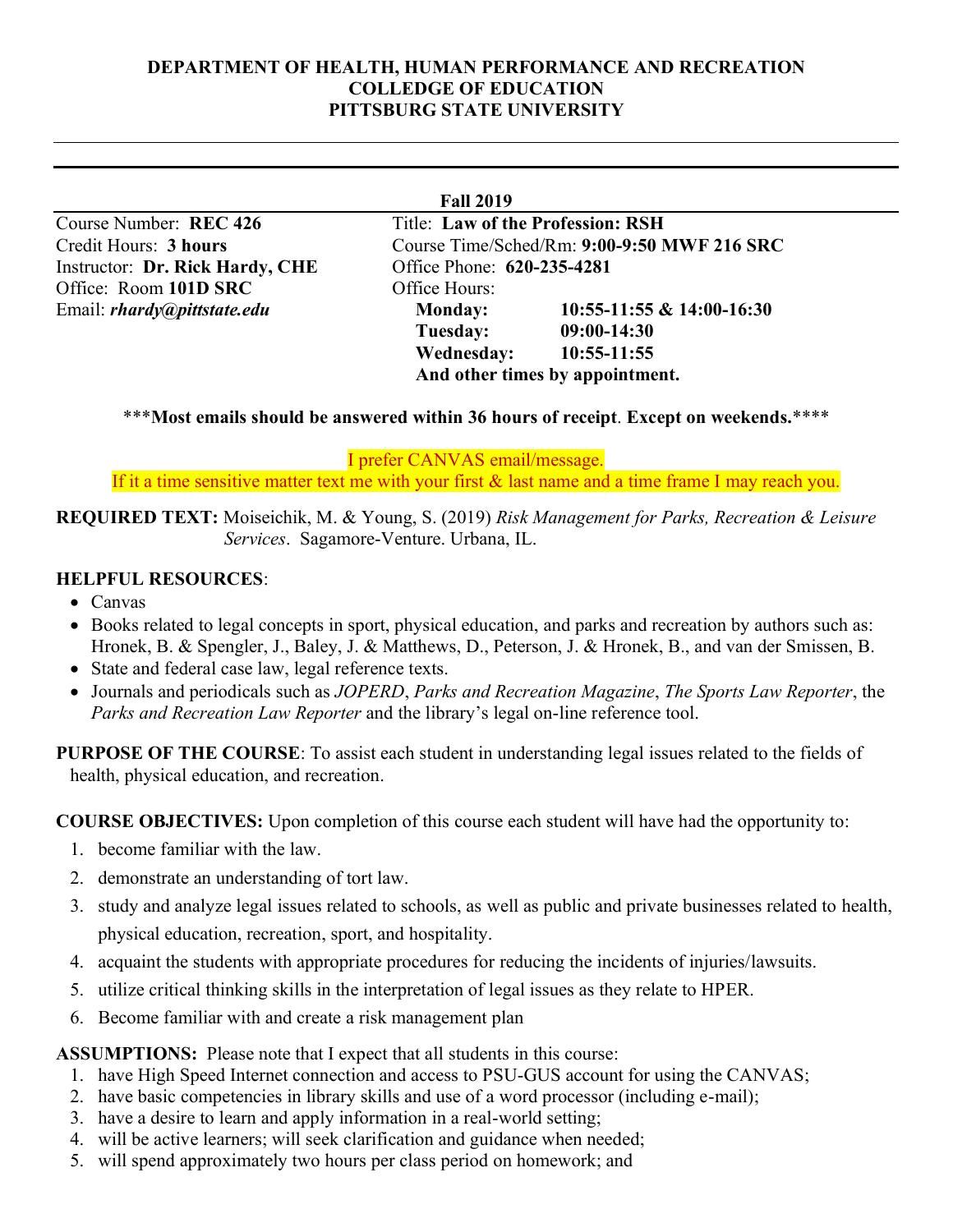6. will complete all assignments on the due date.

#### *It is EASY to earn a good grade in this class if you do just 5 things:*

- Come to class each class period and be here when roll is taken (if you are not here you will be counted as absent).
- Do the assigned reading before class. There may be unannounced quizzes during the semester based on the reading for a particular day.
- Prepare well for exams. At least 65% of every exam is taken from the book. You NEED the book.
- Turn assignments in on time. No late assignments accepted.
- Take advantage of all extra credit opportunities (these usually get you a grade bump).

## **IV. TEACHING STRATEGIES**

• **Traditional Experiences: Lectures and CANVAS**

## **V. EXPECTATIONS and EVALUATION**

#### **EXPECTATIONS OF STUDENTS**

This class is a professional preparation course. It is the first in a series of professional preparation courses for students planning a career in the field of recreation. A basic understanding of recreation behavior is important to those who will affect the lives of individuals over the course of their careers and make decisions concerning the use of funding that they are given stewardship over. This course is important and I am committed to a high expectation for myself as the instructor. I hope you will commit yourself to an equally high standard as a participant in the class. The following policies are intended to prevent disruption and distraction by those students for whom they are intended.

**Class Attendance.** Attendance will be taken each class period. You need to be here when the roll is taken and remain for the entire class or you will receive an unexcused absence. Absence for any reason will be counted if they are not excused. This includes absences for athletic competition. You *must notify me in advance* of any school sanctioned events to be excused. *You are permitted 3 absences. Your 4th absence is when your grade will be affected. At 4 absences your final grade will be reduced one letter grade. If you reach 5 absences you may be dropped.* Note, if you are not here when I take role this will count as an absence.

**Completion of Assignments.** Assignments are due at the beginning of the class period that they are due. Unless, otherwise noted on canvas or in class. No late assignments will be accepted. Assignments may be added or retracted from the syllabus. If you are absent and miss an in-class assignment you will NOT be able to make-up that assignment.

**Class Format**. The scheduled class time is from 9:00-9:50 MWF. The class ends when the instructor finishes. Do not put things away early.

**Academic Honesty**. I expect absolute honesty from all students in the completion of assignments and will accept nothing less. Cheating in any form will not be tolerated and you will be dropped from the class and be given an F or XF.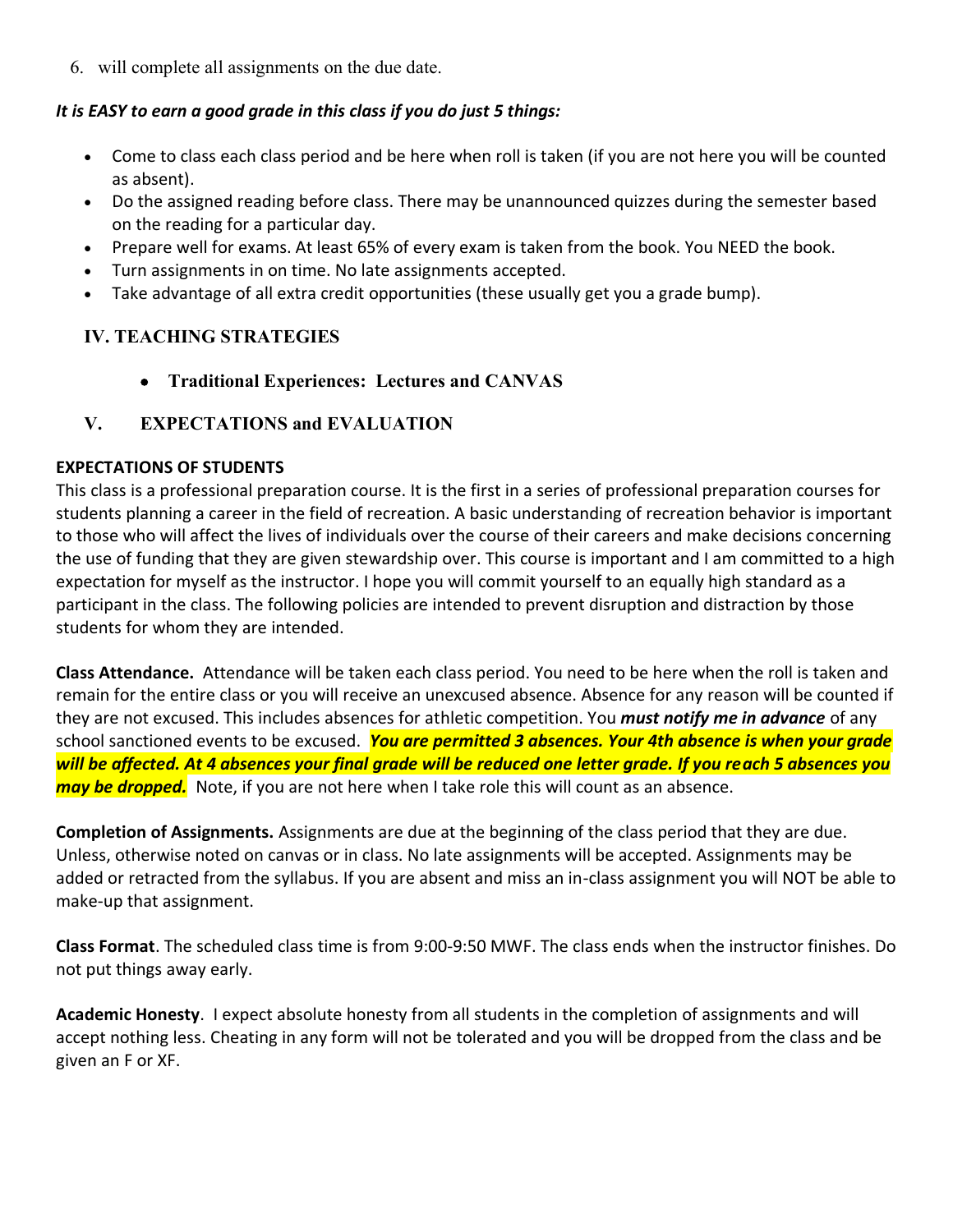**Classroom Etiquette:** It is really important in any class to be respectful of others, as well as, respectful of the instructor. Please follow these simple rules of decorum in the classroom.

- 1. If you are late for class please slip in as quietly as possible and take the first available seat so as to minimize the disturbance you have created.
- 2. Take care of personal needs BEFORE class. If you need to leave class for ANY reason you are not allowed to disturb the class a second time by coming back in.
- 3. *Cell phones and other electronic devices* please be sure your cell phone is either turned off or set to 'silent' (not vibrate). Calls or text messages are *NEVER* to be taken during class. DO NOT send text messages during class. This is not only rude but a distraction for students and a huge distraction for the instructor. *I will give you a warning the first time. The second time you will be asked to leave class. The third time you WILL be dropped.*
- 4. Laptops, IPads, etc. In this classroom are a privilege not a right. There is no problem with using your laptop for note taking purposes. Any other use of your laptop during class time is extremely rude and inconsiderate. It is easy to tell when people are using laptops for purposes other than note taking and you will lose the laptop privilege if you are discovered chatting, e-mailing, web browsing, Facebook, Twitter, etc.
- 5. All written work is required to be typed, double-spaced. In general, assignments should follow the APA format.

## **Classroom Dress Code:** *No hats, hoods, or sunglasses worn in class. I need to be able to see your eyes.*

**Communication with Instructor:** Any form of communication, besides in-person meetings, with instructor (emails, phone messages, etc.) must contain students first and last names and course title. Subject title e-mails with the course number "REC 160" with your name and reason (i.e. REC 160 – Usain Bolt – Meeting?). Time is valuable; to make sure we are all using our time valuably, schedule a meeting with me via email to make sure I will be there and can be prepared to discuss the issue at hand.

## **ACADEMIC HONESTY POLICY and DUE PROCESS**

Academic honesty is required in all academic endeavors. Violations of academic honesty include any instance of plagiarism, cheating, seeking credit from another's work, falsifying documents or academic records, or any other fraudulent activity. Violations of academic honesty may result in a failing grade on the assignment, failure in the course, or expulsion from the University. When a student's grade has been affected, violations of the academic honesty will be reported to the Provost or designated representative on the Academic Honesty Violation Report forms. The Code of Student's Rights & Responsibilities is available online:

http://www.pittstate.edu/audiences/current-students/policies/rights-and-responsibilities/

#### *Violations of Academic Honesty*

*Violations of academic honesty include, but are not limited to, the following activities:* 

- *1. Copying another person's work and claiming it as your own;*
- *2. Using the work of a group of students when the assignment requires individual work;*
- *3. Looking at or attempting to look at an examination before it is administered;*
- *4. Using materials during an examination that are not permitted;*
- *5. Allowing another student to take your exam for you;*
- *6. Intentionally impeding the academic work of others;*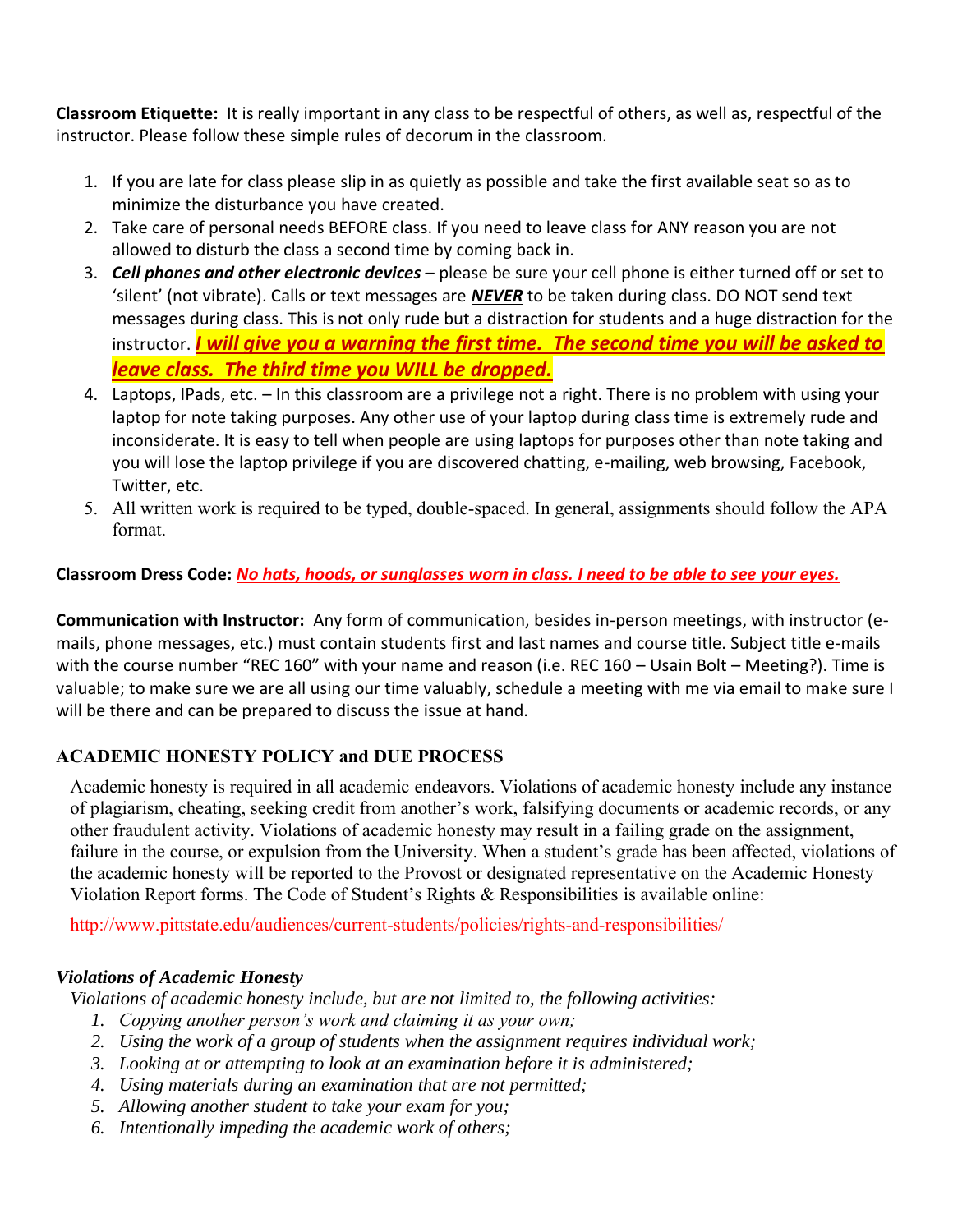- *7. Using any electronic device to transmit portions of questions or answers on an examination to other students;*
- *8. Using any electronic device to improperly store information for an exam;*
- *9. Knowingly furnishing false information to the University or its representatives;*
- *10. Assisting other students in any of the acts listed above.*

### **STUDENTS WITH DISABILITIES**

If any member of this class feels that he/she has a qualified disability and needs special accommodations, he/she should notify the instructor and request verification of eligibility of accommodations from the Center for Student Accommodations. Please advise the instructor of such a disability and the desired accommodations at some point before, during, or immediately after the scheduled class period. The telephone number for the Center for Student Accommodations is 620-235-4309.

## **STUDENT RECORDING CLASSROOM LECTURES**

As a professional courtesy, students are expected to inform an instructor if they plan to make audio or video recordings of a class. However, students should understand that there are times when the instructor may prohibit this activity (ex., in order to protect patient confidentiality in health-discipline classes, discussions pertaining to protected patient information, etc.).

The redistribution of audio or video recordings of statements or comments from the course to individuals who are not students in the course is prohibited without the express permission of the instructor and of any students who are recorded. Unauthorized distribution of such materials is a **violation of academic standards** and may violate **copyright laws** and/or **privacy rights**. *Violations may result in disciplinary action*.

### **HARASSMENT, DISCRIMINATION, AND SEXUAL MISCONDUCT**

Consistent with its mission, Pittstate seeks to assure all community members learn and work in a welcoming and inclusive environment. Title VII, Title IX and University policy prohibit harassment, discrimination and sexual misconduct. Missouri Western encourages anyone experiencing harassment, discrimination or sexual misconduct to talk to someone from the Campus at 620-235-4452 also take a look at http://www.pittstate.edu/audiences/current-students/policies/rights-and-responsibilities/ about what happened so they can get the support they need and Pittsburg State can respond appropriately.

There are both confidential and non-confidential resources and reporting options available to you. Pittstate is legally obligated to respond to reports of sexual misconduct, and therefore we cannot guarantee the confidentiality of a report, unless made to a confidential resource. Responses may vary from support services to formal investigations. As a faculty member, I am required to report incidents of sexual misconduct and thus cannot guarantee confidentiality. I must provide our Title IX coordinator with relevant details such as the names of those involved in the incident. For more information about policies and resources or reporting options, please visit the following website:

http://www.pittstate.edu/office/eoaa/title-ix/

Students have received information via email regarding training regarding Title IX. Student employees may have additional required training. Please follow the link in the email sent to your PSU student account to complete the training. Students who do not complete the training will receive a hold on their account, prohibiting future semester enrollment until the training is complete. These training courses will ensure that all students are appropriately educated about these important regulations.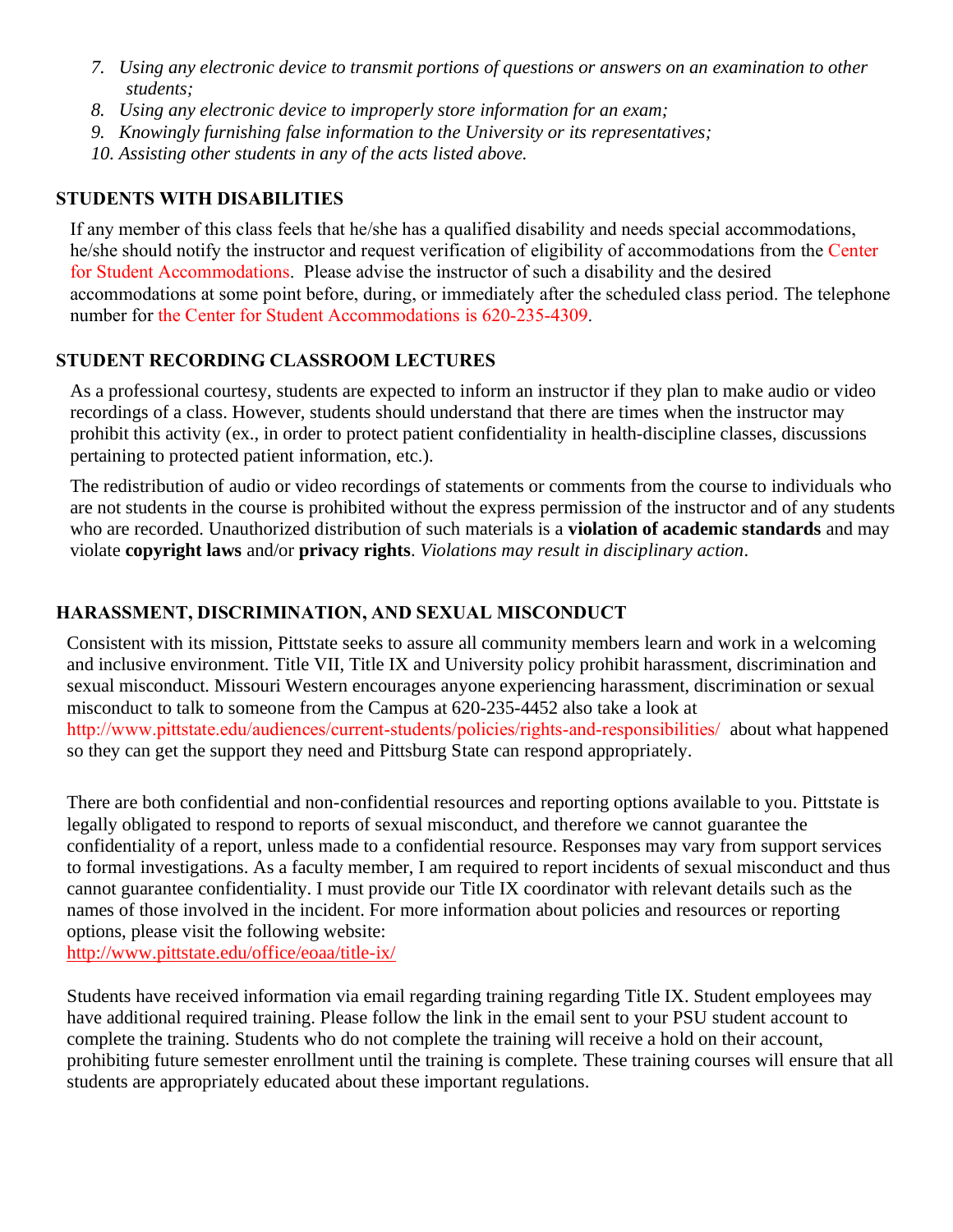**Assessment:** Grading in this course is based on a set of total points based on the following:

| <b>STUDENT EVALUATION</b> |                      | <b>EVALUATION SCALE</b> |   |  |
|---------------------------|----------------------|-------------------------|---|--|
| 12.5%                     | Exceptional          | $90 - 100\%$            | A |  |
| $60\%$                    | Above average        | $80 - 89\%$             | B |  |
| $15\% / 7.5\%$            | Average              | $70 - 69\%$             | C |  |
| $5\%$                     | <b>Below Average</b> | $60 - 69\%$             | D |  |
| $100\%$                   | Needs remediation    | Below 60%               | F |  |
|                           |                      |                         |   |  |

#### **ASSIGNMENTS**

*NOTE*: All assignments and postings are due on the dates and times they are specified through Website. All written papers should be typed, double spaced with one inch margins, using a 12 ARIAL font. Simply put your student number at the top of the first page (no names, please). Papers will be evaluated based on 65% content (depth of examination, reasoning, accuracy, justification, examples, etc.) and 35% composition (grammar, spelling, layout, etc.). Your graded assignments will be returned to the same location. The instructor accepts assignments by email only for an emergency.

**LEGAL BRIEF** will be submitted once during the semester. This written reaction to legal cases should be a minimum of three (3) pages in length, and reflect critical thinking. Students will select legal cases related to HHPR and respond to the items listed below. The cases should be full length cases pulled either from the state or federal case files. *Please note: cases may NOT be taken from previous summaries (e.g., from such sources as journals, periodicals, Parks & Recreation Law Reporter, etc.)—you will need to read the entire case (in its original) for this brief.* The case must be related to the HHPR, other cases will not be accepted. If you have any question as to whether or not the case is related to our disciplines, please contact me ahead of time for clarification. Your legal brief should respond to the following items:

- Include a summary of the case including complete legal citation/reference (see APA)—please place this at the top of the paper. In the summary please describe the case, identify the parties by role (names are not needed), identify the basis for the lawsuit, describe the findings, and explain any dissension.
- Identify and provide a brief explanation of each legal concept or principle utilized in the case.
- Identify the population(s) of HPER-related professionals who could be impacted by this case and explain your reasoning for naming them.
- Describe what was most fascinating to you about this case and explain why.
- Identify *specific* action steps that *YOU (as a future professional)* can/will implement to take advantage of the knowledge gained from this case.
- Scan and attach the complete case to your brief.

**EXAMS** will be given three times—twice at the mid-semester class and once at the last class meeting. Exams will consist of essay and short answer questions, true/false and multiple choice items.

## **PARK, FACILITY, and/or BUSINESS RISK MGT PLAN**

- Each of you will be assigned to a group
- Each group of students will be assigned a park, facility, and/or business to visit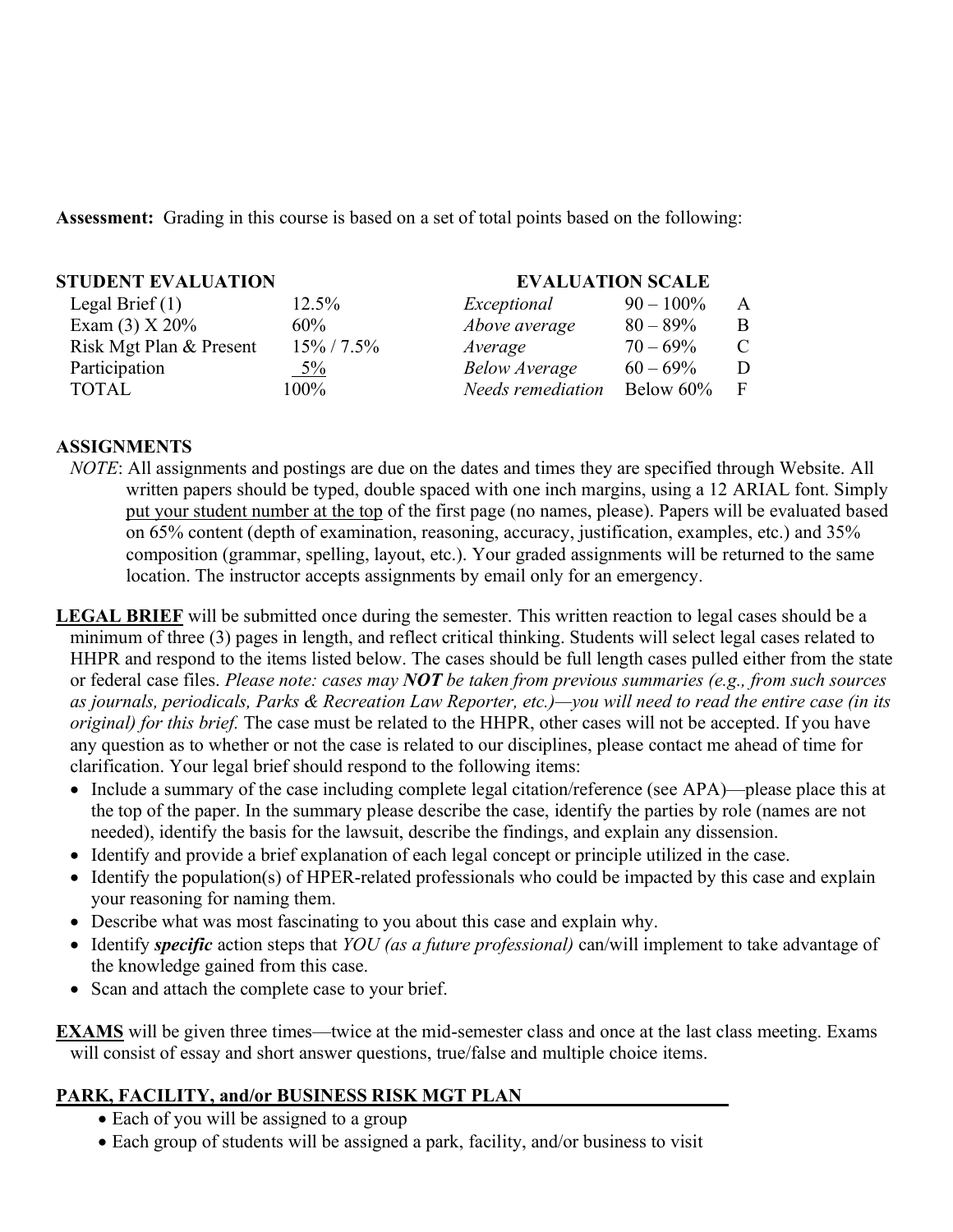- Using information and tools from the course you will create a risk management plan by identifying all potential risks at the site
- You must take a minimum of 15 pictures of the site to document the risks and use them in your final plan

# **PARK, FACILITY, and/or BUSINESS RISK MGT PLAN PRESENTATION**

• Each group will present their Risk Mgt Plan via Power Point Presentation

## **TENTATIVE COURSE SCHEDULE:**

| <b>Date</b>                                                                          | <b>Subject</b>                                  | <b>Reading Assignment</b> |  |
|--------------------------------------------------------------------------------------|-------------------------------------------------|---------------------------|--|
| Week 1                                                                               | Syllabus<br>The Legal System                    | Chapters 1-3              |  |
| Week 2                                                                               | Obligation & Negligence                         | Chapters 4-6              |  |
| Week 3                                                                               | Torts & Contracts                               | Chapters 7-9              |  |
| Week 4                                                                               | Contracts, Property Rights, & Const. Prot.      | Chapters 10-12            |  |
| Week 5<br>Test over Ch 1-7 9/20                                                      | Equity/Equality, Liability, & Current Iss.      | Chapters 13-15            |  |
| Week 6                                                                               | <b>Managing Risks</b>                           | <b>B</b> Chapter 1        |  |
| Week 7                                                                               | Risk Management & the Law                       | <b>B</b> Chapter 2        |  |
| <b>Legal Brief Due</b> 9/30<br>Week 8                                                | Risk Mgt Plan<br><b>Fall Break Starts 10/10</b> | <b>B</b> Chapter 3        |  |
| Week 9                                                                               | Risk Mgt & Employees                            | <b>B</b> Chapter 4        |  |
| Week 10                                                                              | Risk Mgt at Events<br><b>KAHPERD</b>            | <b>B</b> Chapter 5        |  |
|                                                                                      | <b>Test over Ch 8-15 &amp; B Ch 1-3 10/21</b>   |                           |  |
| Week 11                                                                              | Risk Mgt & Facilities                           | <b>B</b> Chapter 6        |  |
| Week 12                                                                              | Security & Safety                               | <b>B</b> Chapter 7        |  |
| Week 13                                                                              | <b>Emergency Action Plan</b>                    | <b>B</b> Chapter 8        |  |
| Week 14                                                                              | Special Facilities & Risk                       | B Chapter 9               |  |
| Week 15<br><b>Thanksgiving Break Starts 11/27</b><br><b>Test over B Ch 4-9 11/25</b> |                                                 |                           |  |

Risk Mgt Presentations

Week 16 Risk Mgt Plan Due